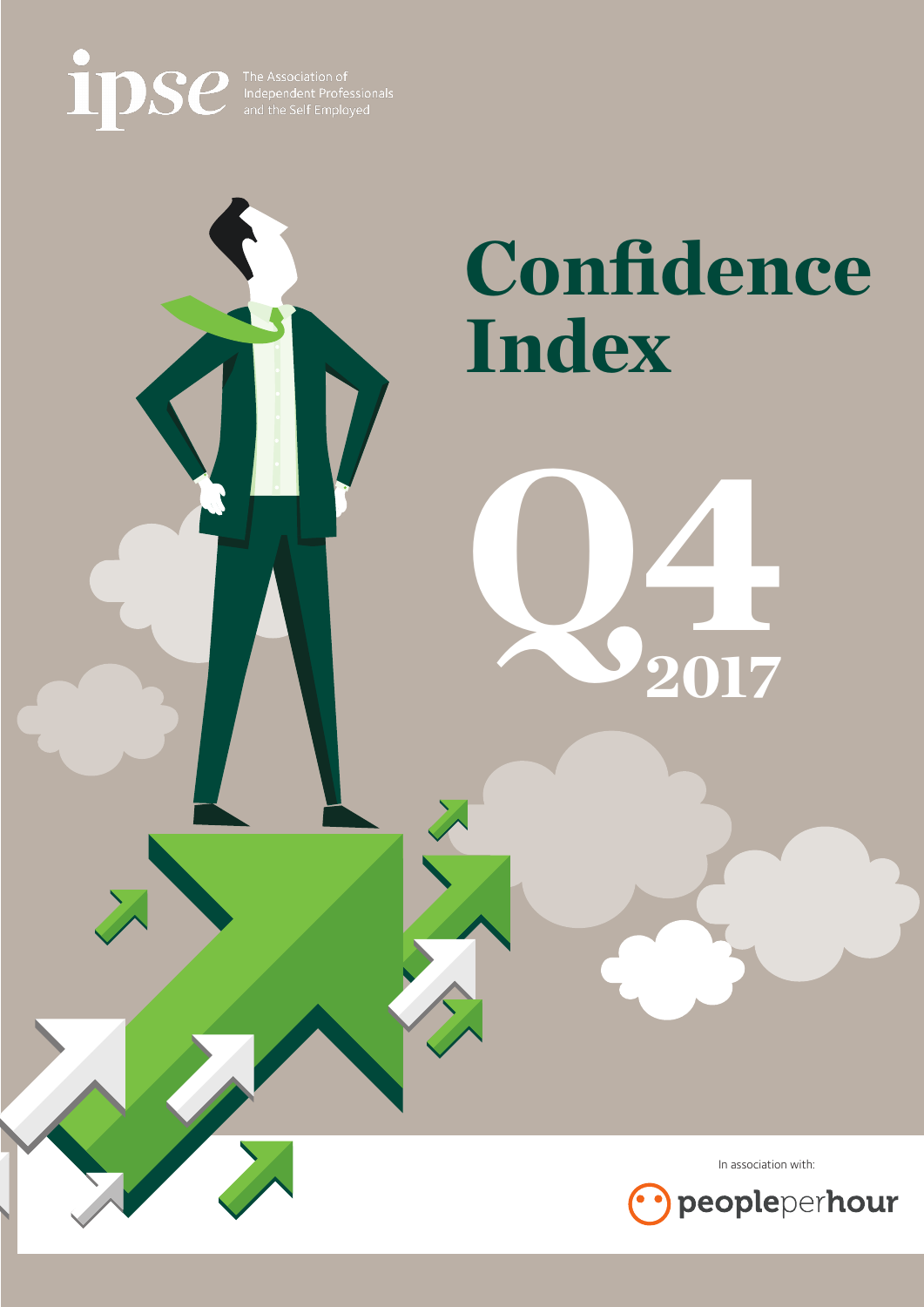# **Brexit pushes the freelance business sector into recession**

 $-7.0$ 

Freelancer Confidence Index:



### **Business cost**

**81%**

costs will **increase**



### **Top factors lowering business performance in Q4 2017**



**Outcome of the EU referendum**



**Government's fiscal policy relating to freelancing** 

**Government regulation relating to hiring freelancers**

### **Demand for freelance work**

Amount of time freelancers have been on assignment



Over the last **12 months** freelancers have been on assignment for, on average, **82%** of the time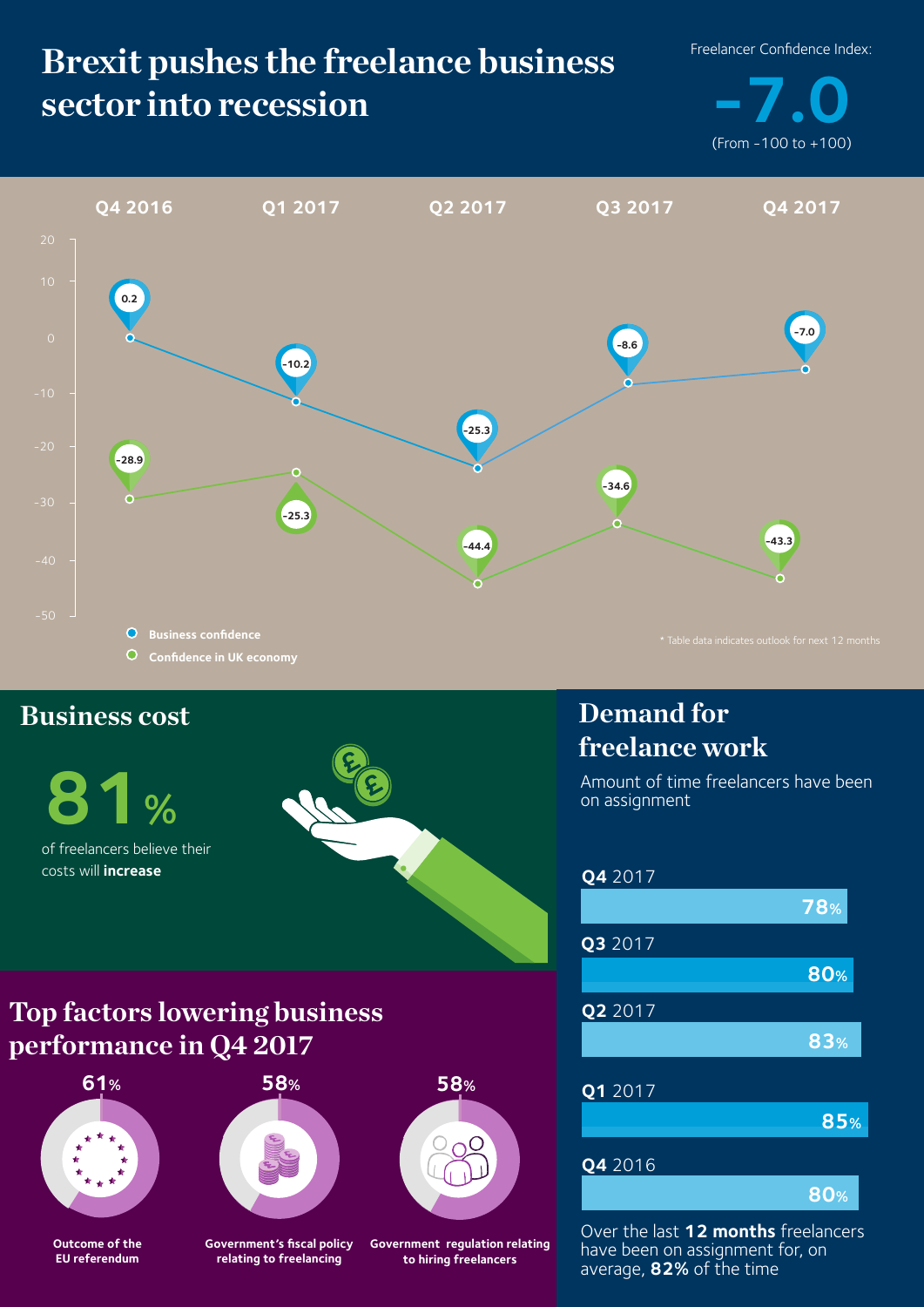# **Defining freelance status**

Freelancers are a sub-section of the wider self-employed workforce. For the purposes of this report, the category 'freelancer' includes the groups with the highest skill levels, the Standard Occupational Classification (SOC) Major Groups 1 - 3:

- **• SOC1 Managers, directors and senior officials:** Individuals who have a significant amount of knowledge and experience of the production processes and service requirements associated with the efficient functioning of organisations and businesses (e.g., managers and proprietors in agriculture related services; transport and logistics; and health and care services).
- **• SOC2 Professional occupations:** Individuals who have a degree or equivalent qualification, with some occupations requiring postgraduate qualifications and/or a formal period of experience-related training (e.g. professionals in science, research, engineering and technology; health; teaching and education; business, media and public service).
- **• SOC3 Associate professional and technical occupations:** Individuals who have a high-level vocational qualification, often involving a substantial period of full-time training or further study. Some additional task-related training is usually provided through a formal period of induction (e.g. health and social care associate professionals; protective service occupations; culture, media and sports occupations).

### **Executive Summary**

| Freelancer Business Confidence Index   |           | Freelancers expect their businesses' performance to continue to<br>decline over the next 12 months.                                                                                                                                        |
|----------------------------------------|-----------|--------------------------------------------------------------------------------------------------------------------------------------------------------------------------------------------------------------------------------------------|
|                                        | $\bullet$ | Freelancers now see the result of the EU referendum as the main<br>factor negatively influencing their businesses' performance.                                                                                                            |
|                                        | $\bullet$ | Brand/reputation building, followed by innovation in service<br>offerings and targeting new markets are seen as the top three<br>positive influences on freelancers' business performance.                                                 |
| Freelancer UK Economy Confidence Index | $\bullet$ | Freelancers' lack of confidence in the UK economy has<br>deepened, with most expecting the economic slowdown to<br>continue in 2018.                                                                                                       |
| Day Rates                              | $\bullet$ | Freelancers experienced a sharp 17 per cent fall in their day<br>rates in the last quarter of 2017, leading to a three per cent<br>decline over the last 12 months.                                                                        |
| Capacity Utilisation                   | $\bullet$ | Capacity utilisation continues to fall and now stands at 78 per<br>cent, which is the second lowest score on record.                                                                                                                       |
| <b>Quarterly Earnings</b>              | $\bullet$ | Quarterly earnings are down 17 per cent since last quarter<br>and down by four per cent on the same quarter last year. The<br>freelance business sector has now moved into recession after<br>two consecutive quarters of negative growth. |
|                                        | $\bullet$ | Nevertheless, freelancers still earn more than twice as much as<br>equivalent employees.                                                                                                                                                   |
| <b>Freelancers' Business Costs</b>     | $\bullet$ | Freelancers expect a 10.3 per cent increase in their business<br>costs during 2018.                                                                                                                                                        |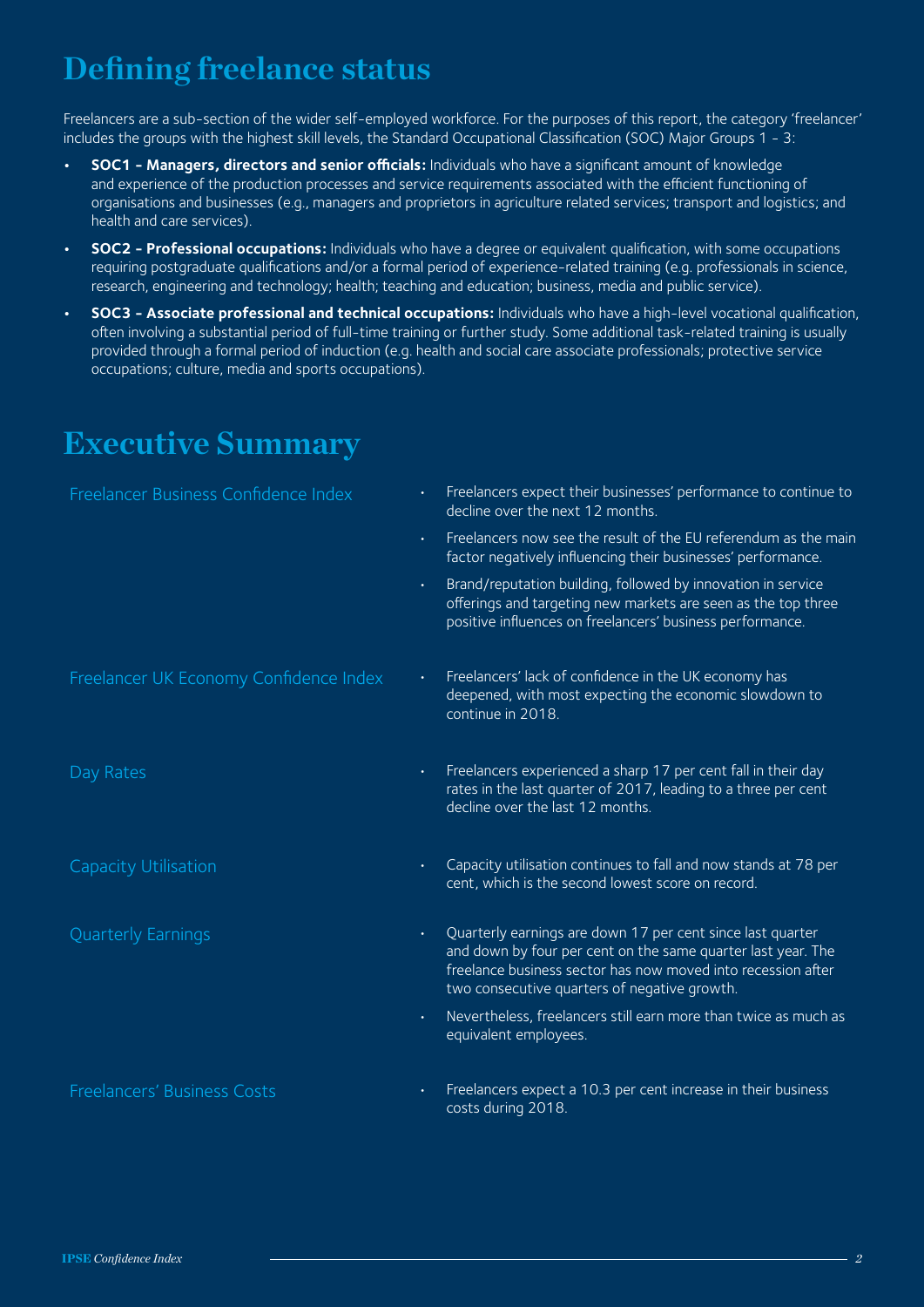

# **Economist's Perspective**

In the final quarter of 2017, freelancers' confidence in the UK economy fell once more, with Brexit cited as the biggest factor behind their declining economic outlook.

When the Chancellor delivered the Autumn Budget in November, freelancers managed to escape much of the damage that had been widely predicted in the weeks prior. The off-payroll IR35 reforms – implemented in the public sector last April 2017 – will be subject to a review before a possible rollout to the private sector. Meanwhile, media speculation about lowering the VAT threshold did not come to anything.

On the other hand, however, the Budget also offered an insight into the economic growth of the UK and the outlook was not good. As a result of poorer than anticipated productivity levels, economic growth has been downgraded once again, with the average growth rate expected to be 1.4 per cent. As a result, the Chancellor's fiscal headroom has now been halved.

Elsewhere, following a period of high inflation, the Bank of England voted to raise interest rates from 0.25 to 0.5 per cent. The rise in interest rates was the first since before the financial crisis and acts as a mechanism to control elements of the economy, but also symbolises that 10 years on, we may be heading towards normal economic times again.

Rising interest rates were expected to strengthen the pound and, therefore, ease inflationary pressures from imports. What we have seen, however, is inflation continue to climb with food and transport prices driving it to 3.1 per cent in November. If inflation continues to hover around this mark, there will be renewed pressure on the Bank of England to raise interest rates further. In turn, this would increase borrowing costs for freelancers who use debt to fund their business.

Freelancers are seeing their business costs increasing and average day rates decreasing, which is causing problems within the workforce. Eighty per cent of freelancers expect their business costs to rise over the next 12 months. Day rates are trending downwards, however, the scale of the decrease since Q3 2018 from £489 to £407 is probably overstated due to a change in sample size which includes a greater proportion of lower paid freelancers. Earnings have not kept pace with inflation for a prolonged period of time now, so any political intervention that does not deal with this issue will probably be met with some opposition.

Freelancers can take some good news away from quarter four (Q4) and in to 2018. With the Brexit 'divorce bill' now agreed upon, the long and protracted negotiations have now moved onto phase two. The next phase of discussions will focus on the trade relationship between the UK and EU following Britain's eventual departure in March 2019. This may prove fruitful for freelancers who have stated that targeting new markets is enhancing their business confidence. A transitionary period is expected, but most businesses merely want clarity so that they can make investment decisions prior to the UK's exit.

The Government must now stand up and help to instil confidence within the freelance workforce. Two of the key reasons which explain the lack of confidence is Government regulation relating to hiring freelancers and fiscal policy relating to freelancing. The contribution of freelancers to the UK economy is £119 billion, so it is important that this part of the labour market becomes confident once again.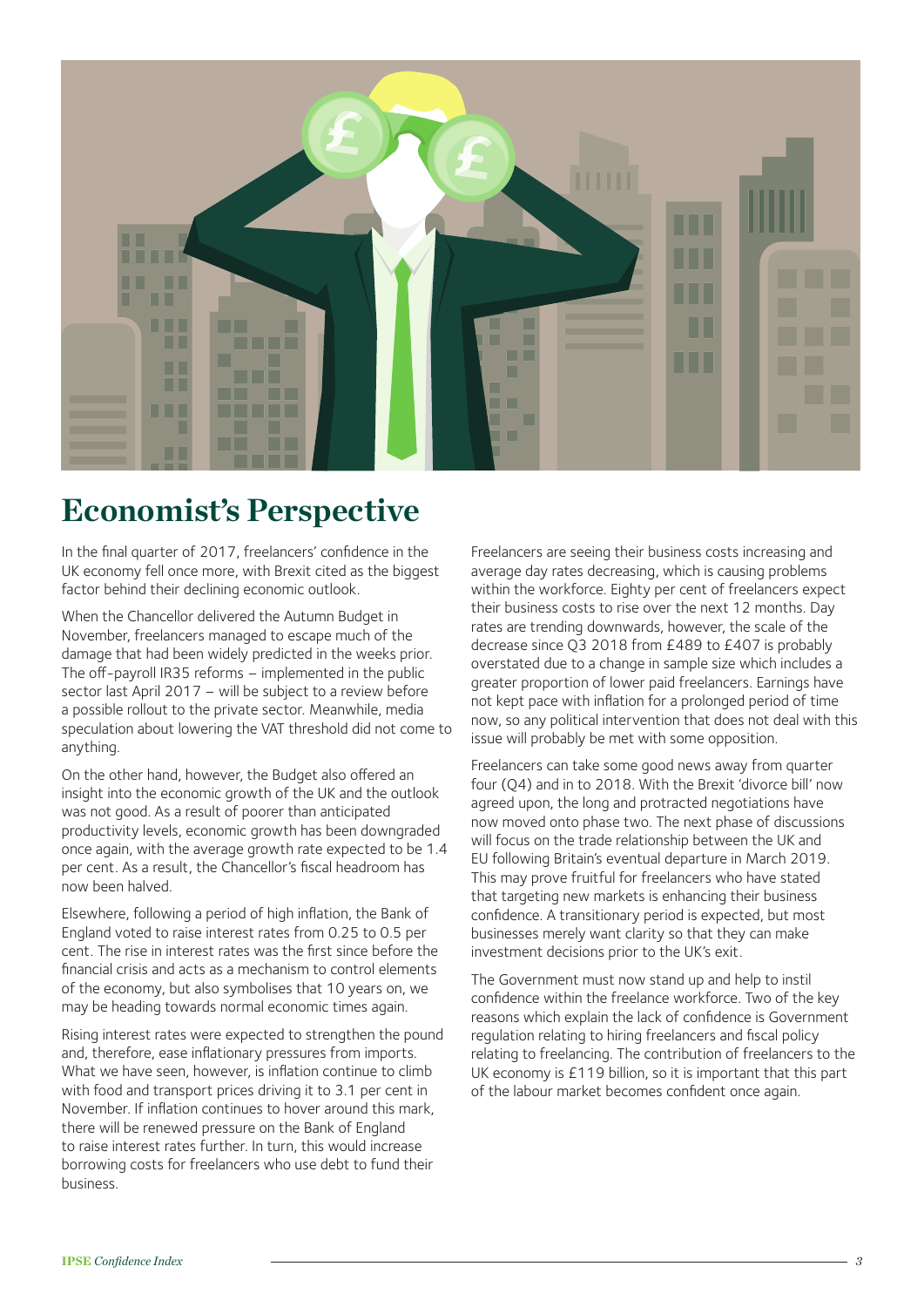

### **Freelancer Business Confidence Index**

Before the EU referendum, freelancers reported positive business confidence scores, predicting an upturn in business performance both over the next three months and the next 12 months. Since then negative index scores have dominated both of these confidence indices. This pattern persisted in this quarter. Freelancers' predictions of declining business performance have now been proved correct. It is therefore concerning that this new trend has endured into the last quarter of 2017.

This quarter's three-month business confidence index has dipped back into marginally negative territory after reaching a modestly positive score last quarter (Table 1). This was mainly driven by SOC 2 freelancers (professional occupations), whose index score declined from -3.8 to -8.2. By contrast, SOC 1 freelancers are becoming more optimistic, with a rise in their three-month business confidence score from 6.5 to 10.0. SOC 3 freelancers (associate professional and technical occupations) had a fall in confidence, but overall, they are marginally positive about their business prospects over the next three months. Combined, these varied confidence levels almost cancel each other out to give a near-zero negative score of -0.1.

|                        | SOC <sub>1</sub> | SOC <sub>2</sub> | SOC <sub>3</sub> | <b>Weighted Average</b><br>$SOC1-3$ |
|------------------------|------------------|------------------|------------------|-------------------------------------|
| <b>Quarter 4: 2017</b> | 10.0             | $-8.2$           | 1.1              | $-0.1$                              |
| <b>Quarter 3: 2017</b> | 6.5              | $-3.8$           | 6.5              | 2.8                                 |
| <b>Quarter 2: 2017</b> | $-11.4$          | $-10.5$          | $-14.3$          | $-12.2$                             |
| <b>Quarter 1: 2017</b> | $-6.4$           | $-6.6$           | $-1.4$           | $-4.5$                              |
| <b>Quarter 4: 2016</b> | 15.6             | $-4.3$           | 11.4             | 6.7                                 |

#### **Table 1: Freelancer confidence indices for their businesses over the next three months**

Freelancers were asked to identify their confidence levels for the future, relative to current performance in one of five categories: more confident, slightly more confident, as confident, slightly less confident, and a lot less confident. The confidence index was created by scoring each of the five answers with 100, 50, 0, -50 and -100 respectively, and *then taking the weighted average score for the sample. The weighted average is based on the relative proportion of freelancers in the labour market in 2016.*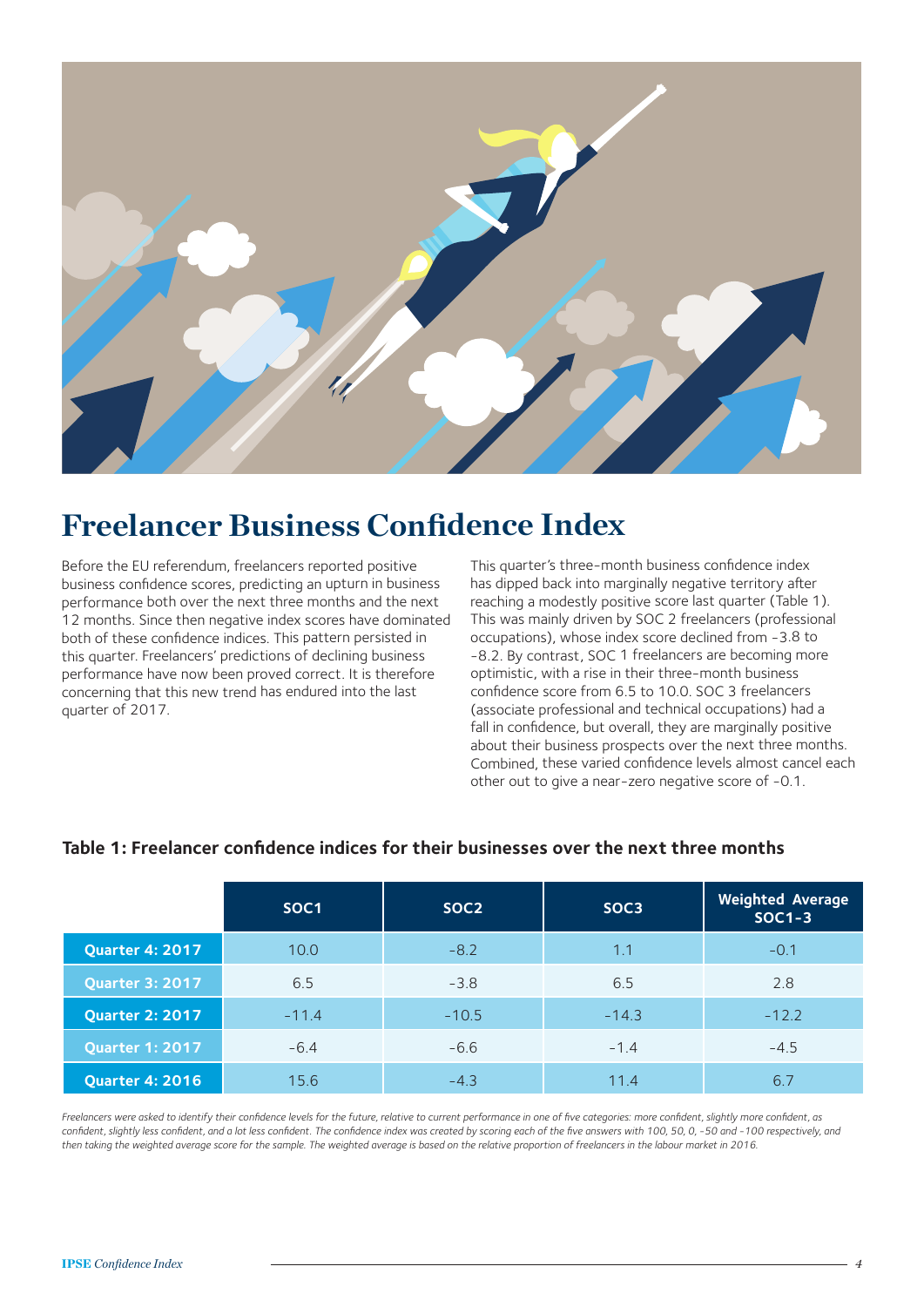Any glimmer of optimism one might take from the threemonth business confidence outlook is dashed when we turn to the 12-month outlook. Here we see a much more categorical lack of business confidence, with a negative score that suggests that most freelancers expect their business performance to decline over the course of the next year.

The 12-month business confidence score is -7.0, which is only marginally better than last quarter when it stood at -8.6 (Table 2). Normally, this might be viewed as a slightly positive finding but the fact, as we see later in this report, that freelancers' quarterly earnings, day rates and capacity utilisation have all declined very significantly over the last half of 2017 should give some scope for catch-up or recovery.

Instead, freelancers think more decline is yet to come. As with the three-month outlook, SOC 2 freelancers are mainly driving these results: there has been a major drop in their business confidence, illustrated by an index score of -20.9. Confidence also fell among SOC 3 freelancers, whose index score dropped from positive to marginally negative. Confidence for the next 12 months increased among SOC 1 freelancers, however, whose business confidence index score rose from negative to positive.

Overall, there is net negative freelancer business confidence for the next 12 months, with some variation in confidence levels across SOCs 1-3.

|                        | SOC <sub>1</sub> | SOC <sub>2</sub> | SOC <sub>3</sub> | <b>Weighted Average</b><br>$SOC1-3$ |
|------------------------|------------------|------------------|------------------|-------------------------------------|
| <b>Quarter 4: 2017</b> | 3.8              | $-20.9$          | $-0.8$           | $-7.0$                              |
| <b>Quarter 3: 2017</b> | $-15.4$          | $-17.6$          | 4.0              | $-8.6$                              |
| <b>Quarter 2: 2017</b> | $-25.0$          | $-24.2$          | $-26.4$          | $-25.3$                             |
| <b>Quarter 1: 2017</b> | $-13.1$          | $-15.6$          | $-3.4$           | $-10.2$                             |
| <b>Quarter 4: 2016</b> | 2.9              | $-15.9$          | 12.7             | 0.2                                 |

#### **Table 2: Freelancer confidence indices for their businesses over the next 12 months**

Freelancers were asked to identify their confidence levels for future relative to current performance in one of five categories comprising: more confident, slightly more confident, as confident, slightly less confident, and a lot less confident. The confidence index is created by scoring each of five answers with 100, 50, 0, -50 and -100 respectively and then *taking the weighted average score for the sample. The weighted average is based on the relative number of freelancers in the labour market in 2016.*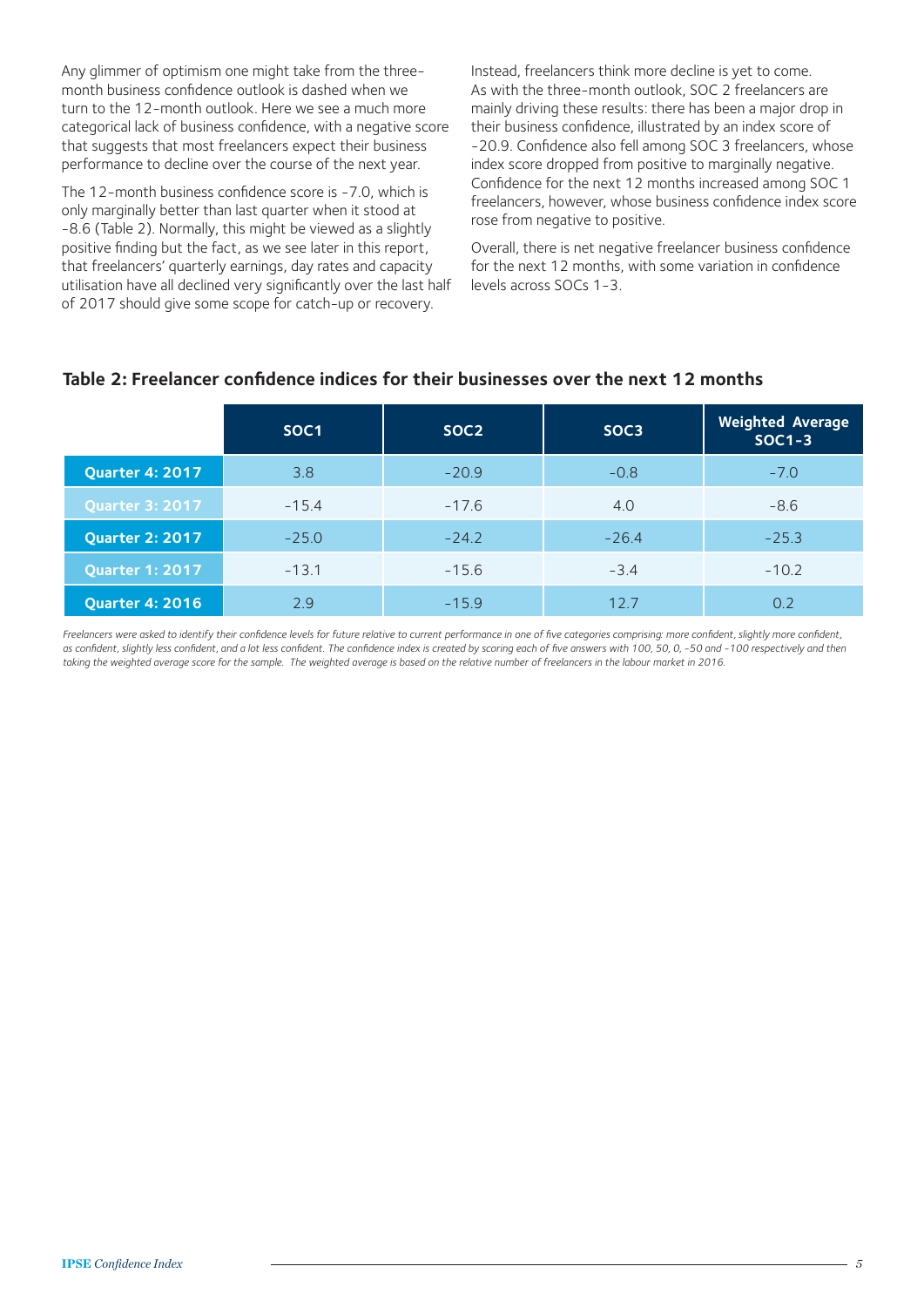

### **Factors Affecting Business Performance**

Ever since the survey began, the impact of Government fiscal and regulatory policies on freelancing have been listed as among the top three factors holding back freelancers' business performance. Since the EU referendum, the prospect of Brexit has also been identified as a key negative influence. This pattern persisted into the last quarter of 2017. The difference, however, is that the impact of the EU referendum is now seen as the main negative influence on freelancers' business performance (Table 3).

Another key difference is that the performance of the UK economy is now listed among the top three negative factors by freelancers working in SOC1 and SOC3 occupations.

Freelancers accurately predicted the slowdown of the UK economy and now see it as a major constraint on their business performance. SOC 3 freelancers also identified increased competition in the freelance sector as a significant constraint on their business performance. Therefore, although the main three negative influences are the same as the last quarter, Brexit has now moved to the top of the list and there is some variation in the negative effects listed by each of the SOC 1-3 occupational groups. While Brexit was listed as one of the main three negative factors by all three occupational groups, only SOC 1 and SOC 2 freelancers had Government regulation relating to the hiring of freelancers in their top three.

| <b>Rank</b>    | SOC <sub>1</sub>                                                      | SOC <sub>2</sub>                                                      | SOC <sub>3</sub>                                             | <b>Weighted Average</b><br>$SOC1-3$                                   |
|----------------|-----------------------------------------------------------------------|-----------------------------------------------------------------------|--------------------------------------------------------------|-----------------------------------------------------------------------|
| 1              | Government regulation<br>relating to hiring<br>freelancers<br>(64.7%) | Government's fiscal<br>policy relating to<br>freelancing<br>(74.4%)   | Outcome of the EU<br>referendum<br>(60.3%)                   | Outcome of the EU<br>referendum<br>(60.8%)                            |
| $\overline{2}$ | UK GDP growth/state of<br>UK economy<br>(61.8%)                       | Government regulation<br>relating to hiring<br>freelancers<br>(74.2%) | Level of competition<br>from other freelancers<br>$(47.1\%)$ | Government's fiscal<br>policy relating to<br>freelancing<br>(58.1%)   |
| 3              | Outcome of the EU<br>referendum<br>(58.8%)                            | Outcome of the EU<br>referendum<br>(62.6%)                            | UK GDP growth/state of<br>UK economy<br>(42.9%)              | Government regulation<br>relating to hiring<br>freelancers<br>(57.8%) |

#### **Table 3: Top factors that lower freelancers' business performance**

Freelancers were asked to rate the importance of 15 different factors affecting the performance of their business in categories ranging from significantly positive and slightly *positive, to no impact, slightly negative and significantly negative.*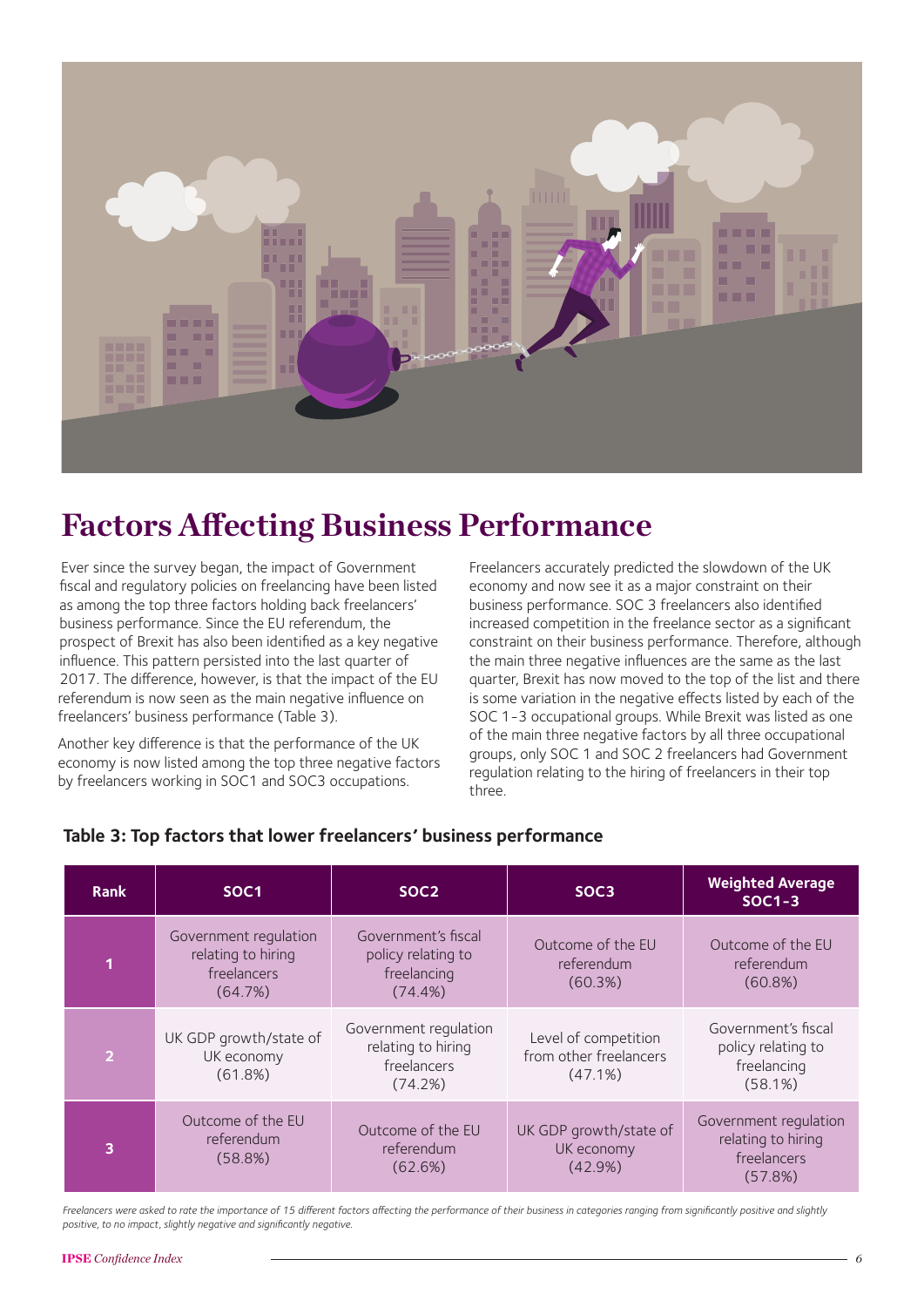There is less diversity in the factors freelancers said were enhancing their business performance. Across all SOC groupings both brand/reputation building and innovation in service offerings are seen as among the main three factors (Table 4). Freelancers in the SOC 1 and SOC3 groups also said that targeting new markets was one of the three main positive influences on their business performance.

The only significant variation is that SOC 2 freelancers rated making greater use of flexible workforces as one of the main positive influences on their business performance. Overall, the top three positive influences across all three SOC groups are strategic initiatives undertaken by freelancers themselves: brand/reputation building, followed by innovation of new service offerings and targeting new markets.

#### **Table 4: Top factors enhancing freelancers' business performance**

| <b>Rank</b>    | SOC <sub>1</sub>                                                        | SOC <sub>2</sub>                                                         | SOC <sub>3</sub>                                                     | <b>Weighted Average</b><br>$SOC1-3$                                  |
|----------------|-------------------------------------------------------------------------|--------------------------------------------------------------------------|----------------------------------------------------------------------|----------------------------------------------------------------------|
| 1              | My brand value/<br>reputation in the market<br>(63.6%)                  | My brand value/<br>reputation in the market<br>(62.6%)                   | My brand value/<br>reputation in the market<br>$(70.0\%)$            | My brand value/<br>reputation in the market<br>(65.8%)               |
| $\overline{2}$ | Innovation in terms<br>of the services I offer<br>clients<br>$(50.0\%)$ | Innovation in terms<br>of the services I offer<br>clients<br>(55.4%)     | Targeting<br>new markets<br>(58.3%)                                  | Innovation in terms<br>of the services I offer<br>clients<br>(54.3%) |
| 3              | Targeting<br>new markets<br>$(50.0\%)$                                  | Adoption of flexible<br>working practices by<br>organisations<br>(52.2%) | Innovation in terms<br>of the services I offer<br>clients<br>(55.8%) | Targeting<br>new markets<br>(48.8%)                                  |

Freelancers were asked to rate the importance of 15 factors which can affect the performance of their business over the last three months in categories from significantly positive *and slightly positive, to no impact, slightly negative and significantly negative.*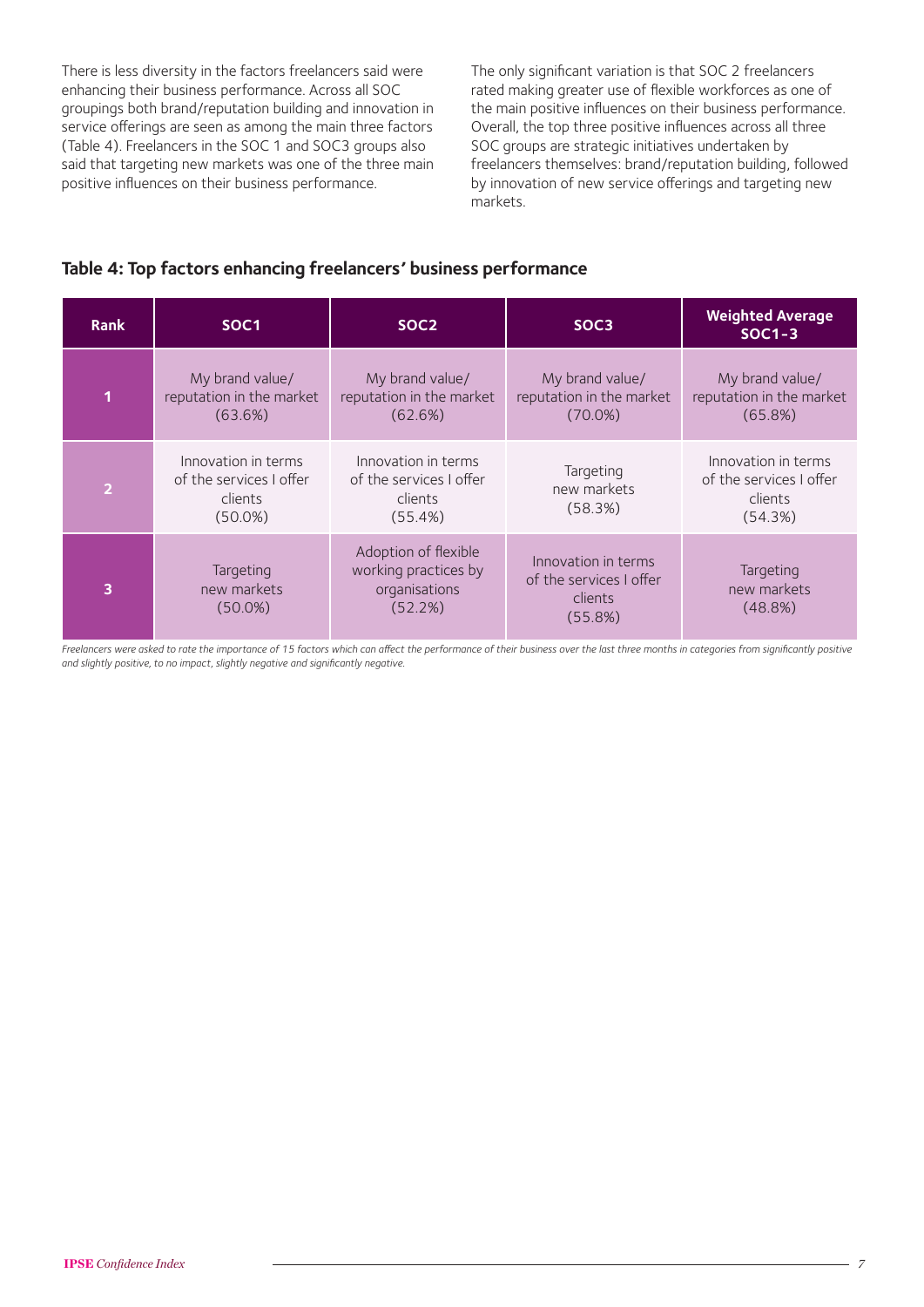

# **Freelancer UK Economy Confidence Index**

In Q3 we noted that freelancers had predicted the slowdown of the economy in 2017, and their economic forecasts continued to be accurate in Q4.

In some respects, the accuracy of freelancers' economic forecasts is not surprising given that they are in a good position to see the early indicators of a slowing economy. Coming predominantly from managerial, professional, technological and technical occupations, they are typically contracted on projects involving business growth, innovation, technological change and entrepreneurship.

whether their clients are planning to scale up or down, depending on how much growth they anticipate. Freelancers can use this access to inform their forecasts, often allowing them to make much more accurate predictions.

Freelancers expect a further slowdown in the UK economy in the first quarter of 2018 (Table 5). This view is uniform across all three SOC groups. The overall three-month economic confidence score also fell from -20.4 to -27.0 in the latest quarter.

Therefore, freelancers have an early opportunity to see

|                        | SOC1     | SOC <sub>2</sub> | SOC <sub>3</sub> | <b>Weighted Average</b><br>$SOC1-3$ |
|------------------------|----------|------------------|------------------|-------------------------------------|
| <b>Quarter 4: 2017</b> | $-18.3$  | $-30.9$          | $-28.7$          | $-27.0$                             |
| <b>Quarter 3: 2017</b> | $-28.8$  | $-21.7$          | $-14.0$          | $-20.4$                             |
| <b>Quarter 2: 2017</b> | $-37.0$  | $-36.6$          | $-29.7$          | $-34.0$                             |
| <b>Quarter 1: 2017</b> | $-20.9$  | $-15.6$          | $-13.6$          | $-16.1$                             |
| <b>Quarter 4: 2016</b> | $\Omega$ | $-22.8$          | $-17.6$          | $-15.5$                             |

#### **Table 5: Freelancer confidence indices for the UK economy over the next three months**

Freelancers were asked to rate their confidence for the futre in one of five categories: more confident, slightly more confident, as confident, slightly less confident, and a lot less *confident. The confidence index was created by scoring each of the five answers with 100, 50, 0, -50 and -100 respectively, and then taking the weighted average score for the sample. The weighted average is based on the relative number of freelancers in the labour market in 2016.*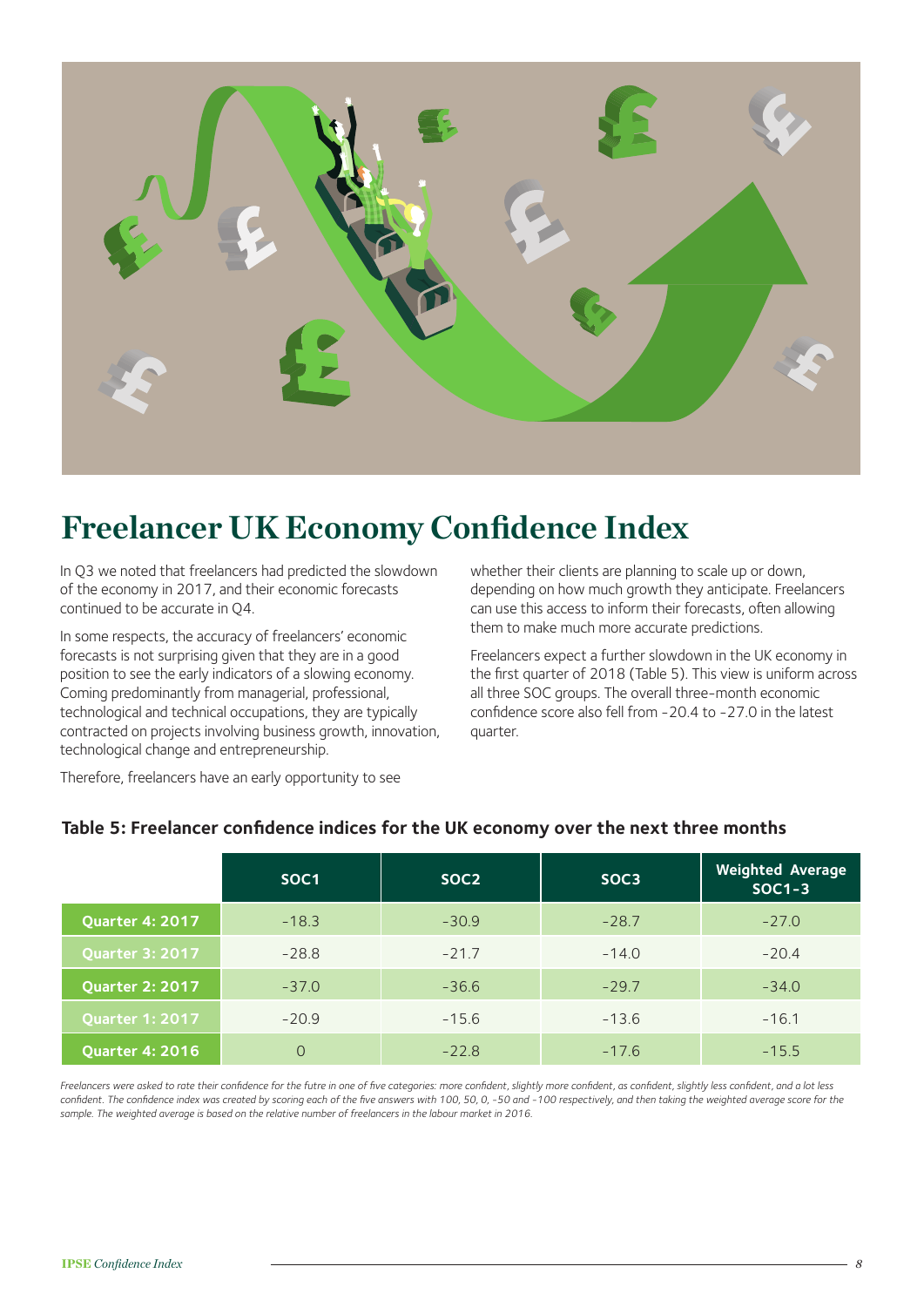As consistently reported ever since the outcome of the EU referendum, freelancers' 12-month economic outlook is more negative than their three-month outlook. In general, they have correctly predicted the gradual onset of an economic slowdown, and this continued in the final quarter of 2017.

The 12-month economy confidence index has fallen to its second lowest level on record (Table 6). This suggests that freelancers believe there is significant downward pressure on the economy. This negative outlook is consistent across all

three SOC groups.

It is important in this context to note that freelancers were not always pessimistic about the prospects for the UK economy. Until the announcement of the results of the EU referendum freelancers were mostly making positive and accurate predictions about future economic performance. Their emphatically pessimistic outlook is therefore a cause for concern.

|                        | SOC <sub>1</sub> | SOC <sub>2</sub> | SOC <sub>3</sub> | <b>Weighted Average</b><br>$SOC1-3$ |
|------------------------|------------------|------------------|------------------|-------------------------------------|
| Quarter 4: 2017        | $-34.1$          | $-46.0$          | $-46.3$          | $-43.3$                             |
| <b>Quarter 3: 2017</b> | $-38.5$          | $-37.0$          | $-30.0$          | $-34.6$                             |
| <b>Quarter 2: 2017</b> | $-54.3$          | $-50.7$          | $-32.4$          | $-44.4$                             |
| <b>Quarter 1: 2017</b> | $-23.3$          | $-27.2$          | $-24.8$          | $-25.3$                             |
| <b>Quarter 4: 2016</b> | $-16.7$          | $-36.8$          | $-28.7$          | $-28.9$                             |

#### **Table 6: Freelancer confidence indices for the UK economy over the next 12 months**

*Freelancers were asked to rate their confidence in the future of the UK economy in one of five categories: more confident, slightly more confident, as confident, slightly less confident, and a lot less confident. The confidence index was created by scoring each of the five answers with 100, 50, 0, -50 and -100 respectively, then taking the weighted average score for the sample. The weighted average is based on the relative number of freelancers in the labour market in 2016.*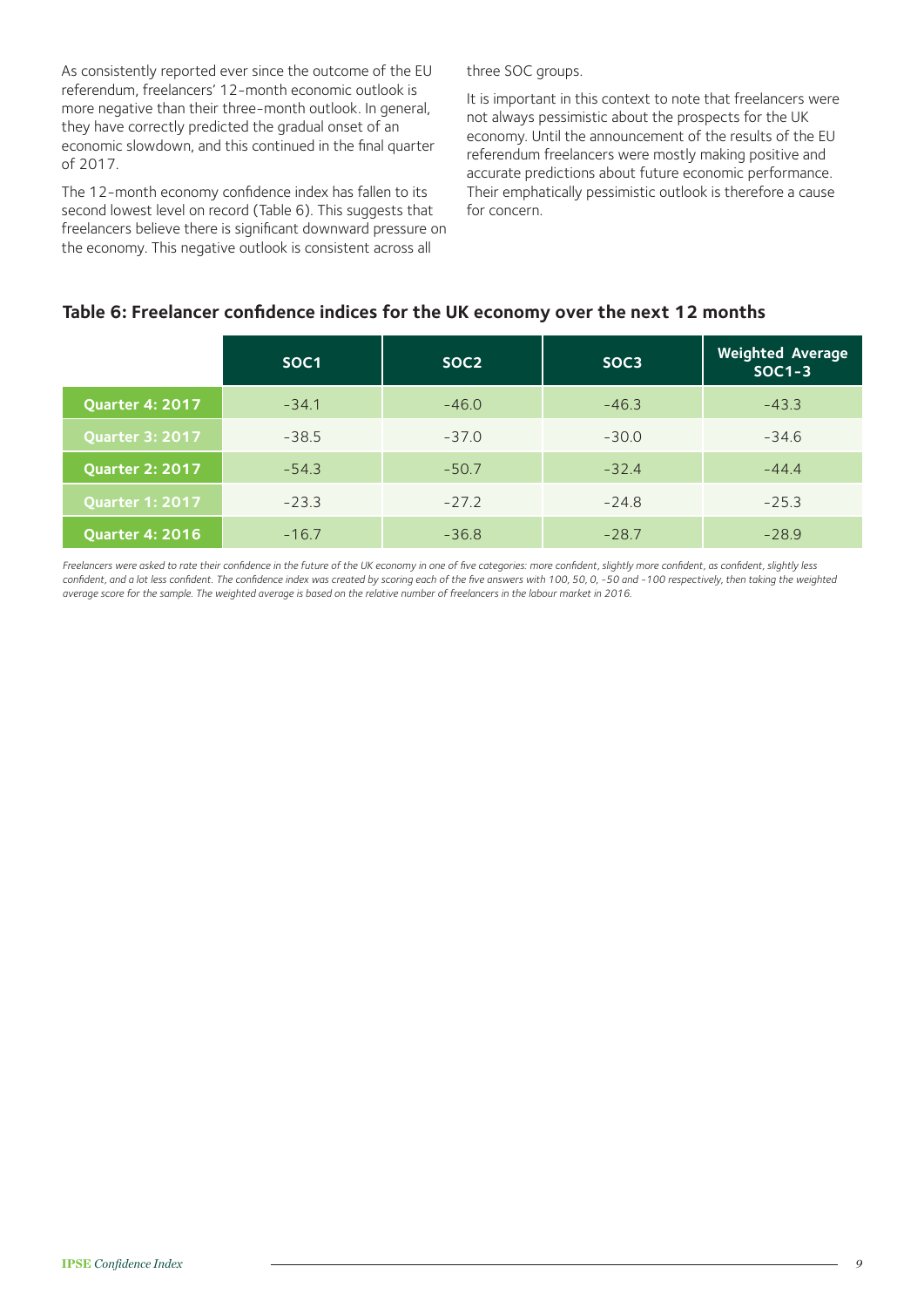

# **Freelancer Day Rates**

There was a significant 17 per cent decrease in freelancer day rates in the last quarter of 2017, resulting in an overall three per cent fall since the same quarter last year (Table 7). There is a fall in day rates across all three SOC groups. The largest drop is reported by SOC 3 freelancers (33%). It is important to note that this is the only occupational group of freelancers who cited increased competition as one of the main three negative influences on their business performance (Table 3).

While we don't have many prior observations, Q4 has not previously been distinguished by lower freelance day rates than the rest of the annual cycle.\* This, combined with the fall in day rates that began in Q3 of 2017 (and also supported by the decline in capacity utilisation explored later in this report) may suggest that the drop in day rates was caused by a fall in demand in the freelance business sector.

|                        | SOC <sub>1</sub> | SOC <sub>2</sub> | SOC <sub>3</sub> | <b>Weighted Average</b><br>$SOC1-3$ |
|------------------------|------------------|------------------|------------------|-------------------------------------|
| <b>Quarter 4: 2017</b> | £516             | £493             | £261             | £407                                |
| <b>Quarter 3: 2017</b> | £591             | £532             | £387             | £489                                |
| <b>Quarter 2: 2017</b> | £619             | £542             | £452             | £525                                |
| <b>Quarter 1: 2017</b> | £539             | £515             | £465             | £501                                |
| <b>Quarter 4: 2016</b> | £566             | £479             | £285             | £419                                |

#### **Table 7: Average day rates charged by freelancers over the last three months**

*The weighted average is based on the relative number of freelancers in the labour market in 2016.*

*\*The sample for Q4 2017 includes a new contribution from People Per Hour freelancers. There has also been a noticeable variation in day rates and we will monitor it to determine whether this is a long-term trend.*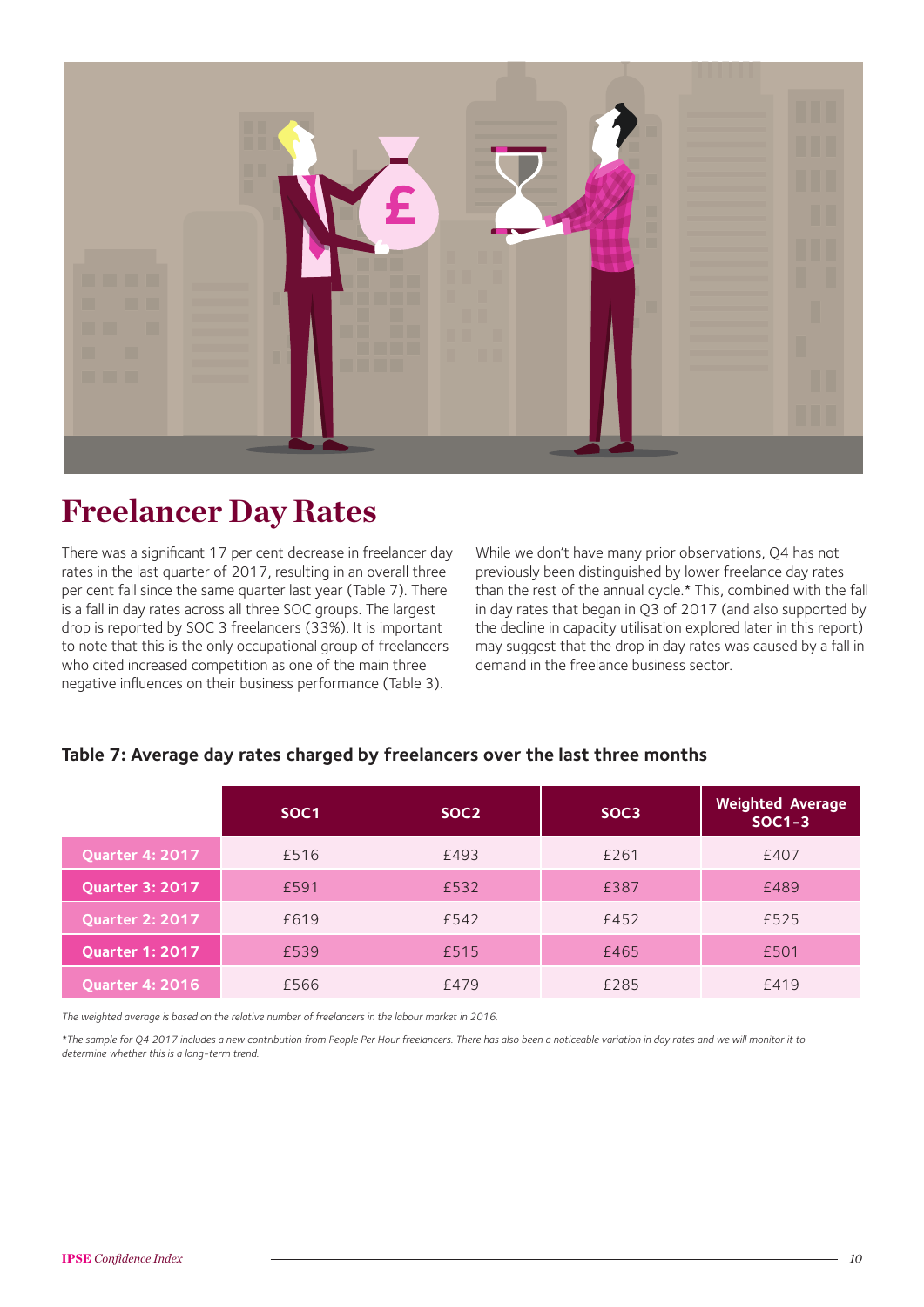A slight majority (52%) of freelancers expected their day rates to improve in 2018 (Table 8a). Nearly a third of freelancers (30%) expected day rates to continue to fall and 18 per cent expected no change. The most upbeat group was SOC 3 freelancers, 71 per cent of whom expected their day rates to increase. Among SOC 1 and SOC 2 freelancers, 40 and 46 per cent respectively expected an increase.

The actual net percentage changes expected are reported in Table 8b, which shows that both SOC 1 and SOC 2 freelancers expected their day rates to decrease by

very modest amounts: -1.7 per cent and -0.4 per cent respectively. SOC 3 freelancers, by contrast, predicted their average day rate would increase by 10.2 per cent - this was predominantly caused by a minority of freelancers in this category predicting very large day rate increases. As a result, the average of the three occupational groups' predictions was a 3.5 per cent increase. If this proves accurate – and in light of the 3 per cent decline in 2017 – this means that there will have been virtually no increase in freelancers' day rates for two years by the end of 2018.

#### **Table 8a: Expected change to freelancer day rates over the next 12 months**

|                  | SOC <sub>1</sub> | SOC <sub>2</sub> | SOC <sub>3</sub> | Weighted Average<br>SOC1-3 |
|------------------|------------------|------------------|------------------|----------------------------|
| <b>Increased</b> | 40%              | 46%              | 71%              | 52%                        |
| No change        | 25%              | 16%              | 14%              | 18%                        |
| <b>Decreased</b> | 35%              | 37%              | 14%              | 30%                        |

*The weighted average is based on the relative number of freelancers in the labour market in 2016. Because of rounded percentages, the total may not always be 100.*

#### **Table 8b: Average freelancer day rate expected change over the next 12 months**

|                        | SOC <sub>1</sub> | SOC 2'  | SOC <sub>3</sub> | <b>Weighted Average</b><br>$SOC1-3$ |
|------------------------|------------------|---------|------------------|-------------------------------------|
| <b>Expected Change</b> | $-1.7%$          | $-0.4%$ | 10.2%            | 3.5%                                |

*The weighted average is based on the relative number of freelancers in the labour market in 2016. Because of rounded percentages, the total may not always be 100.*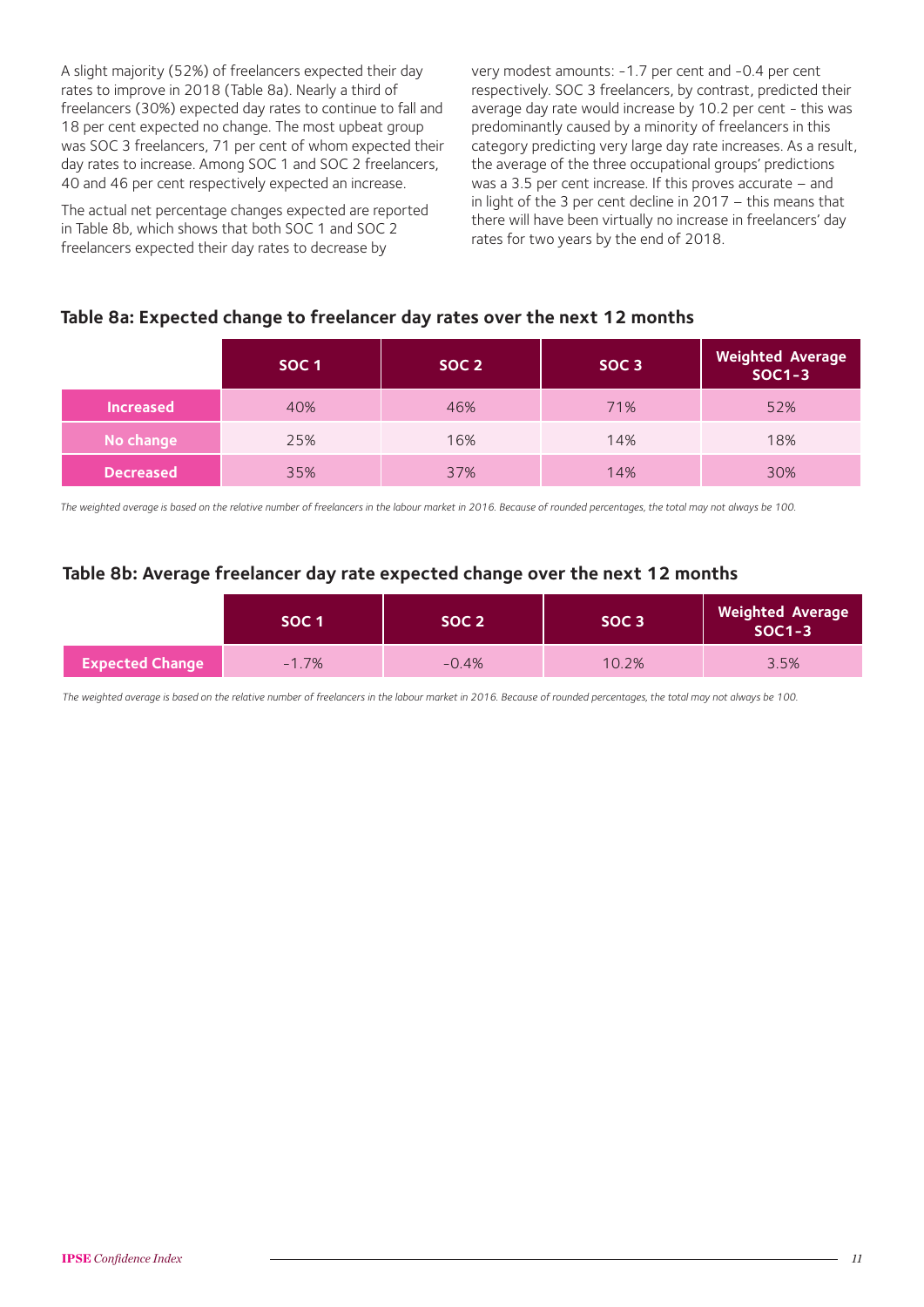

# **Capacity Utilisation**

Freelancer capacity utilisation – measured as the number of weeks without work per quarter – reached the second highest level on record in the first quarter of 2017, but has fallen steadily since. Capacity utilisation fell again in this quarter. It now stands at 78 per cent, which is the second lowest level since the survey began. Overall, therefore, there was quite a reversal of fortunes in terms of freelancer capacity utilisation in 2017.

The drop in capacity utilisation has been driven entirely by SOC 3 freelancers, whose capacity utilisation fell from 86 per cent last quarter to 79 per cent this quarter. SOC 2 freelancers' capacity utilisation, by contrast, increased from 78 per cent to 81 per cent this quarter. SOC 1 freelancers' capacity utilisation remained unchanged since last quarter, but stands at the lower rate of 75 per cent.

|                        | SOC <sub>1</sub> | SOC <sub>2</sub> | SOC <sub>3</sub> | <b>Weighted Average</b><br>$SOC1-3$ |
|------------------------|------------------|------------------|------------------|-------------------------------------|
| <b>Quarter 4: 2017</b> | 3.3              | 2.5              | 2.7              | 2.8                                 |
| <b>Quarter 3: 2017</b> | 3.3              | 2.9              | 1.8              | 2.6                                 |
| <b>Quarter 2: 2017</b> | 1.2              | 2.2              | 2.9              | 2.2                                 |
| <b>Quarter 1: 2017</b> | 1.4              | 2.3              | 1.9              | 1.9                                 |
| <b>Quarter 4: 2016</b> | 2.4              | 2.4              | 3.0              | 2.6                                 |

#### **Table 9: Freelancers' spare capacity: Number of weeks not working per quarter**

*The weighted average is based on the relative number of freelancers in the labour market in 2016.*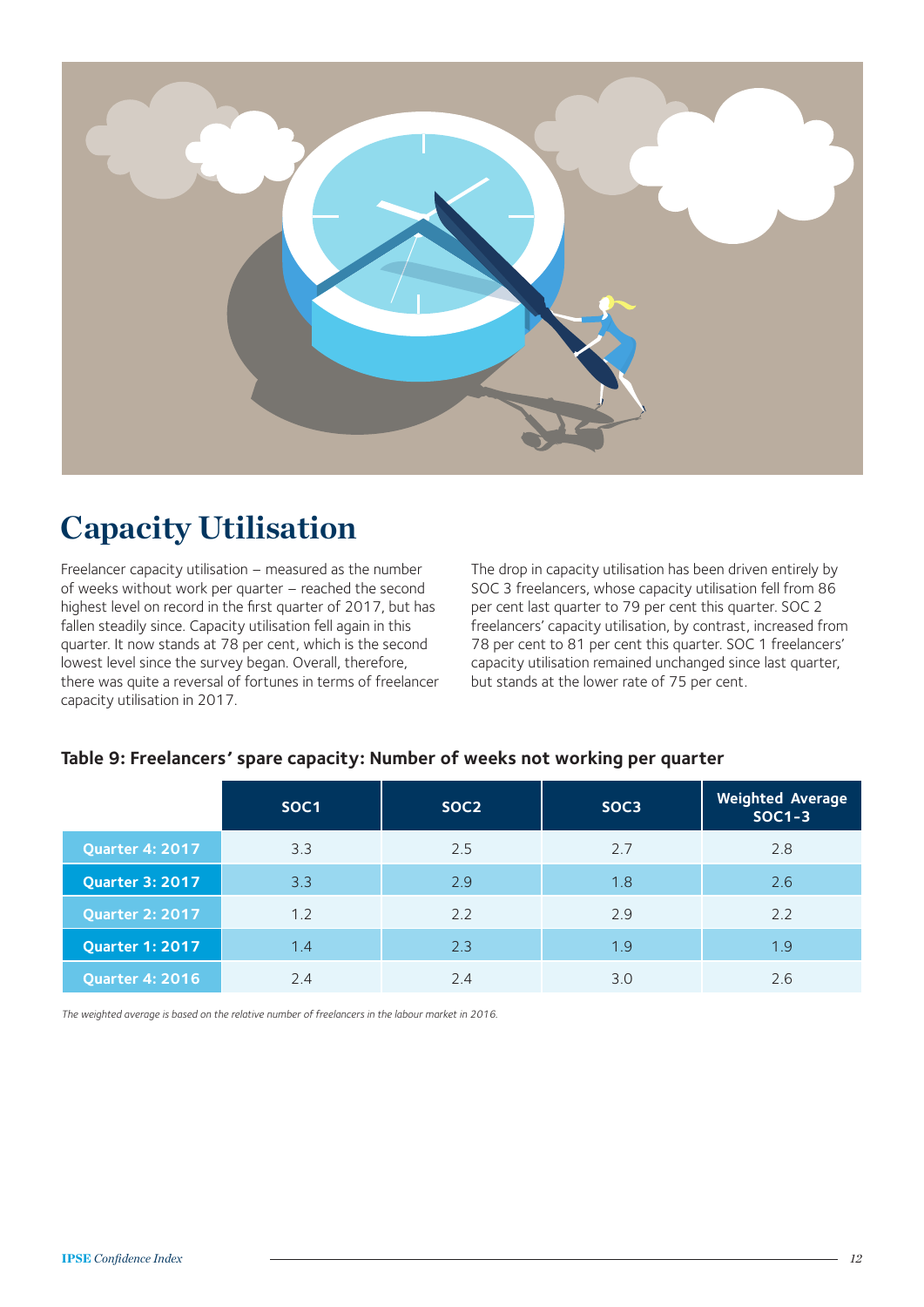

# **Quarterly Earnings**

Freelancers' quarterly earnings performed very well in the first half of 2017, with a 32 per cent increase. However, since then earnings have decreased. By Q4 of 2017 they had fallen by an average of four per cent over the last 12 months. The actual decline in earnings began in Q3 with a fall of 13 per cent, which reached 17 per cent in the final quarter of 2017.

In Q3 there was a fall in earnings across all three of the occupational groups. There was also an overall drop in earnings over the last twelve months for both SOC 1 and SOC 2 freelancers. SOC 2 freelancers actually experienced a very modest one per cent increase in earnings. However,

when combined with inflation levels of approximately 2.8 per cent (for 2017 according to the ONS), this represents a fall in real quarterly earnings.

Therefore, in terms of quarterly earnings, 2017 was something of a roller coaster ride for freelancers, with a negative overall outcome. Freelancers had a tough year, and as we noted earlier, their business confidence index scores suggest they do not expect their fortunes to improve in 2018. However, on a more positive note, freelancer quarterly earnings are still more than double those of equivalent employees.

|                                                                 | SOC <sub>1</sub> | SOC <sub>2</sub> | SOC <sub>3</sub> | Weighted<br><b>Average SOC1-3</b> |
|-----------------------------------------------------------------|------------------|------------------|------------------|-----------------------------------|
| <b>Quarter 4: 2017</b>                                          | £25,281          | £25.854          | £13,809          | £20.970                           |
| <b>Quarter 3: 2017</b>                                          | £27,785          | £26,701          | £22.174          | £25,179                           |
| <b>Quarter 2: 2017</b>                                          | £36,733          | £29,313          | £23.583          | £28.847                           |
| <b>Quarter 1: 2017</b>                                          | £31.395          | £27,402          | £26.168          | £27,832                           |
| <b>Quarter 4: 2016</b>                                          | £29,236          | £25,595          | £14.345          | £21.805                           |
| Quarterly equivalent employee<br>earnings 2017 (ONS estimates*) | £12,505          | £9,550           | £8.330           | £9,783                            |

#### **Table 10: Freelancers' average quarterly earnings**

*\*Employee earnings are based on Office for National Statistics (ONS) data on gross weekly earnings by employees from the provisional 2017 Annual Survey of Hours and Earnings, October 2017, the revised 2016 Annual Survey of Hours and Earnings, October 2017 and the revised Annual Survey of Hours and Earnings, October 2016 respectively.* 

*The weighted average is based on the relative size of freelancers in the labour market in 2016.*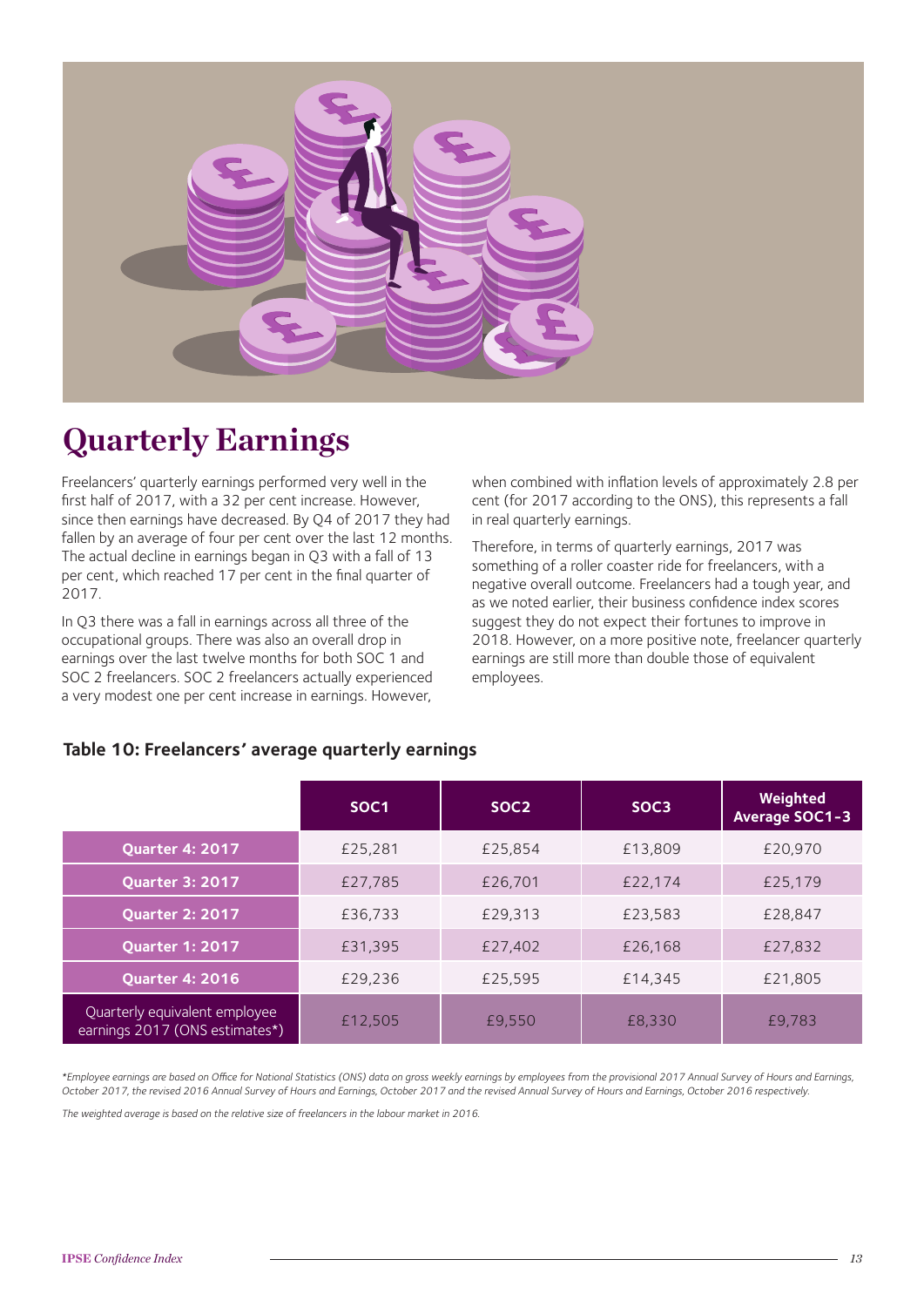

# **Freelancers' Business Costs**

In quarters 2 and 3 of 2017, freelancers made categorical predictions of a rise in the cost of their businesses (i.e. input price inflation). Ninety-two per cent predicted a rise in quarter 2 and 82 per cent predicted a rise in quarter 3. This trend continued into the last quarter of 2017, with 81 per cent of freelancers predicting a rise in their business costs. Just 4 per cent predicted falling costs. As table 11a shows, this view is fairly consistent across all three occupational groups. Only SOC 1 freelancers differed significantly by predicting a 0 per cent decrease in their input prices.

Table 11b shows that the actual expected net input price inflation is 10.3 per cent. This is over three and a half times the current rate of inflation, which suggests that freelancers are expecting some other source of input price pressure. We believe one factor they may have in mind is the cost of imported goods and services, which is now gradually increasing because of the large fall in the value of sterling since the EU referendum.

#### **Table 11a: Freelancers' input cost change over the next 12 months**

|                  | SOC <sub>1</sub> | SOC <sub>2</sub> | SOC <sub>3</sub> | <b>Weighted Average</b><br>$SOC1-3$ |
|------------------|------------------|------------------|------------------|-------------------------------------|
| <b>Increased</b> | 90%              | 79%              | 77%              | 81%                                 |
| No change        | 10%              | 16%              | 17%              | 15%                                 |
| <b>Decreased</b> | 0%               | 6%               | 6%               | 4%                                  |

*The weighted average is based on the relative number of freelancers in the labour market in 2016. Because of rounding percentages, the totals may not add up to 100.*

#### **Table 11b: Freelancer input cost change over the next 12 months**

|                        | SOC <sub>1</sub> | SOC <sub>2</sub> | SOC <sub>3</sub> | <b>Weighted Average</b><br>$SOC1-3$ |
|------------------------|------------------|------------------|------------------|-------------------------------------|
| <b>Expected Change</b> | 12.5%            | 9.1%             | 10.0%            | 10.3%                               |

*The weighted average is based on the relative number of freelancers in the labour market in 2016. Because of rounding percentages, the totals may not add up to 100.*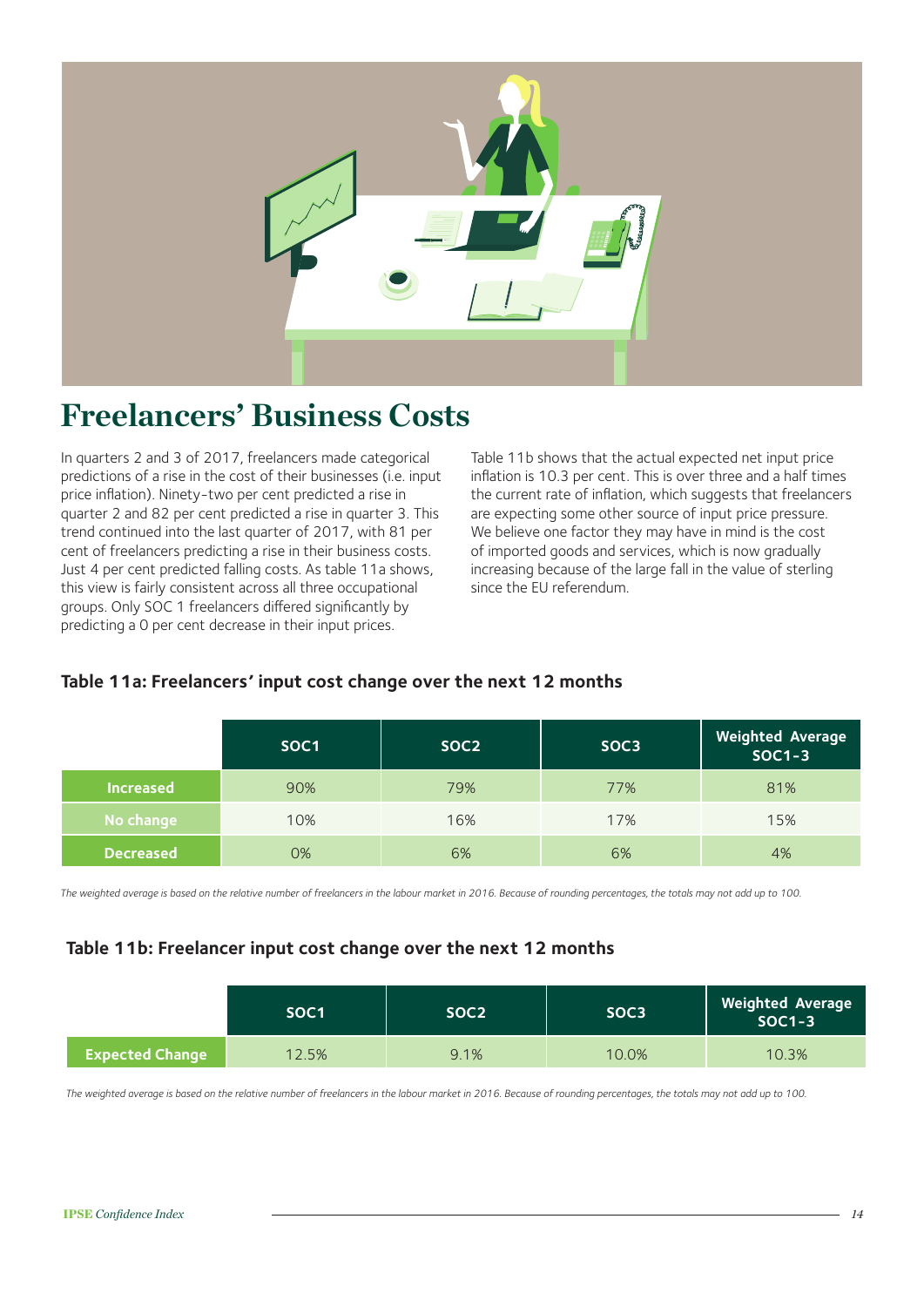### **Summary**

Since the start of 2017, freelancers have been predicting that their business performance would worsen over the following 12 months. These predictions proved accurate because in the third quarter of 2017, freelancers' day rates and quarterly earnings started to decline. And, in the last quarter of 2017, the freelance business sector slipped into recession after two consecutive quarters of negative growth.

In fact, the downturn in the freelance business sector accelerated, with a huge 17 per cent fall both in day rates and quarterly earnings. And freelancers still believe the worst is yet to come: the 12-month freelancer business confidence index is still in negative values, suggesting the majority of freelancers expect their business performance to decline.

Freelancers' income has also fallen by three per cent since the same quarter last year, and they expect it will grow by just 3.5 per cent in 2018. This may suggest that freelancer nominal income growth will have been close to zero for the two-year period 2017 and 2018 (and real income will have in fact declined). Input prices (the cost of doing freelance business) are expected to rise by around 10 per cent over the next year, which, taken with almost flat earnings, will mean a squeeze on freelancers' profit margins.

Freelancers believe Brexit is the main cause of the downturn in their sector's performance. Some of this may be because of the reduced investment in new projects caused by Brexit, as well as the disinvestment caused by the relocation of business

# **The Sample**

The Confidence Index report for Q4 of 2017 was compiled from 740 IPSE members and PeoplePerHour (PPH) freelancers who replied to an online survey. The survey is conducted every quarter. In Q4 2017, the composition of the survey's respondents was: 29 per cent female and 69 per cent male, with an average age of 47. They had been

activities to other EU countries. Although the significant fall in the value of sterling might have been expected to increase the UK's international competitiveness, this does not seem to have offset these negative effects. Instead, the fall in sterling seems to have helped drive up freelancers' business costs, thus contributing to their 10 per cent business inflation prediction for 2018.

Until the second half of 2017, freelancers were able to drive growth in their businesses through their own strategic initiatives, including innovation, finding new targets and – mainly – brand building. Throughout this period, they rated Government policy as the main constraint on their business performance – specifically: fiscal policy, regulations affecting freelancers and the impact of the decision to leave the EU. It now seems that these negative policy effects have overpowered the ability of freelancers to drive growth through their own strategic initiatives.

As previously noted, freelancers are frequently involved in activities that are leading economic indicators. These range from projects involving investment, business transformation and growth to innovation and entrepreneurship. It is for this reason that their predictive power is so accurate: they are usually the first to see the business activity associated with a shift in economic performance. It is therefore concerning that their business confidence in the UK economy continues to fall and now stands at the second lowest level on record.

freelancing for an average of 8.2 years and were highly educated: 31 per cent had been educated up to postgraduate degree level, while 53 per cent had an undergraduate degree as their highest qualification.